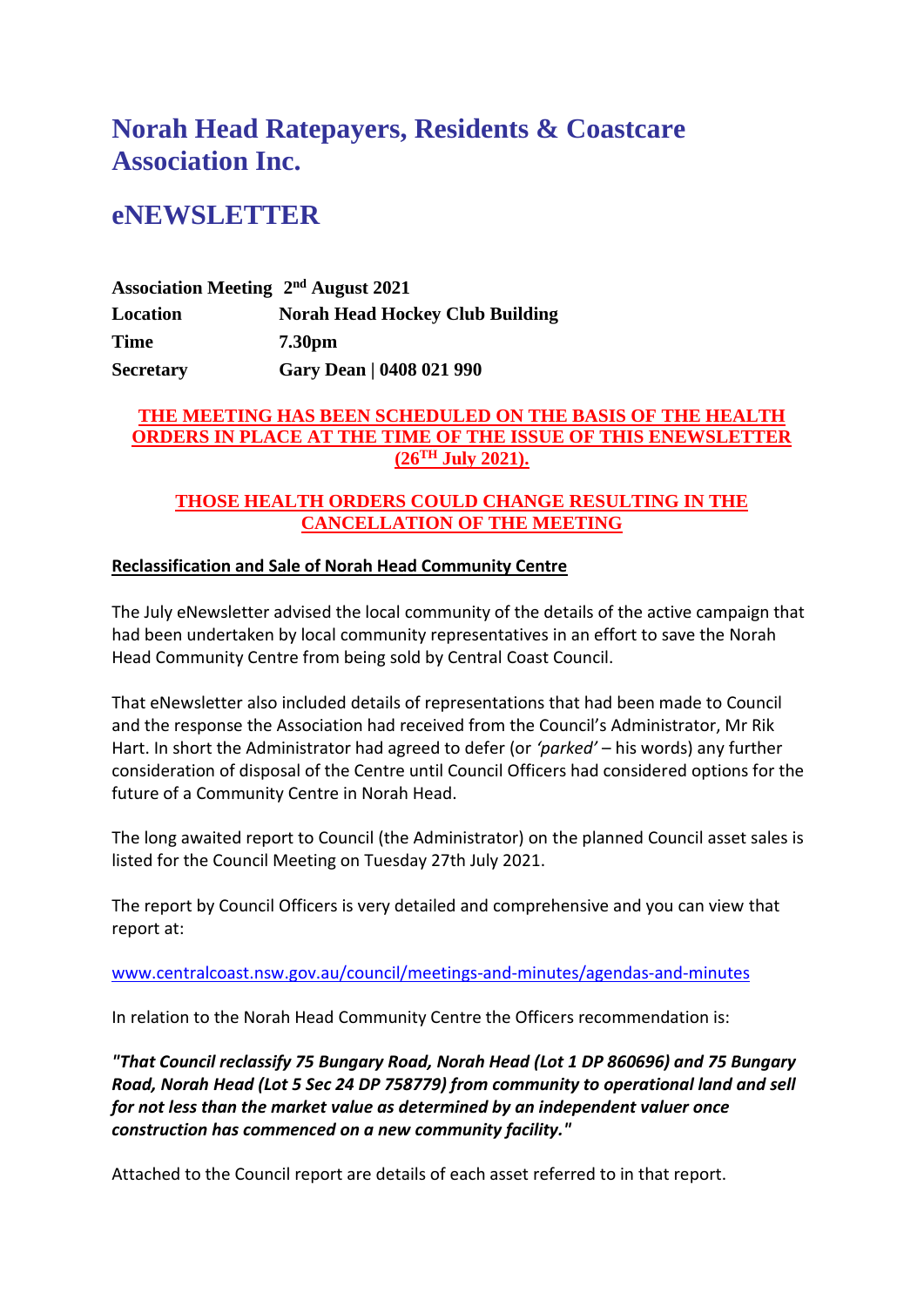Whilst the Association's submissions to Council have always focused on retaining the existing Centre, there was a willingness to listen to and consider other **'options**'. In the context of the other options, an important issue that has been raised by some local residents is what **assurances** the community can be given by Council that a new building or refurbished existing building will materialise as a consequence of the sale of the Community Centre.

The Council Officer's recommendation above addresses both these issues. There is a commitment to "*a new community facility*" and that the sale of the existing Centre will only take place *"once construction has commenced* ..." The recommendation also addresses the procedural reclassification process.

In the attachment to the Council report the commentary is clearer than the recommendation in that it states "...*and sell only once construction has commenced on a new community facility in a new location within Norah Head"*

Clearly, refurbishing the existing Community Centre or the construction of a new building on that land is not an option being considered by Council.

Can the local community have the trust and confidence in Council to deliver?

As a community there is a need at this time to take a leap of faith in Council in what is recommended above.

The Association will pursue every effort with Council to ensure the community achieves the best outcome.

## **Central Coast Council – Draft 2021/22 Operational Plan**

The Association make a submission to Council seeking funding for the continuation of the *'Bungary Road Shared Pathway'* in its 2021/22 Operational Plan.

Public submissions were considered by Council at its meeting on 29th June 2021.

Central Coast Council has advised the Association as follows:

*"Dear Gary,*

## *Submission to the Draft Operational Plan 2021-22*

*Thank you for providing a submission during public exhibition of the Draft Operational Plan 2021-22.*

*Submissions were considered by Council at its meeting on 29 June 2021, prior to a final Operational Plan and Fees and Charges for 2021-22 being adopted with recommended changes.*